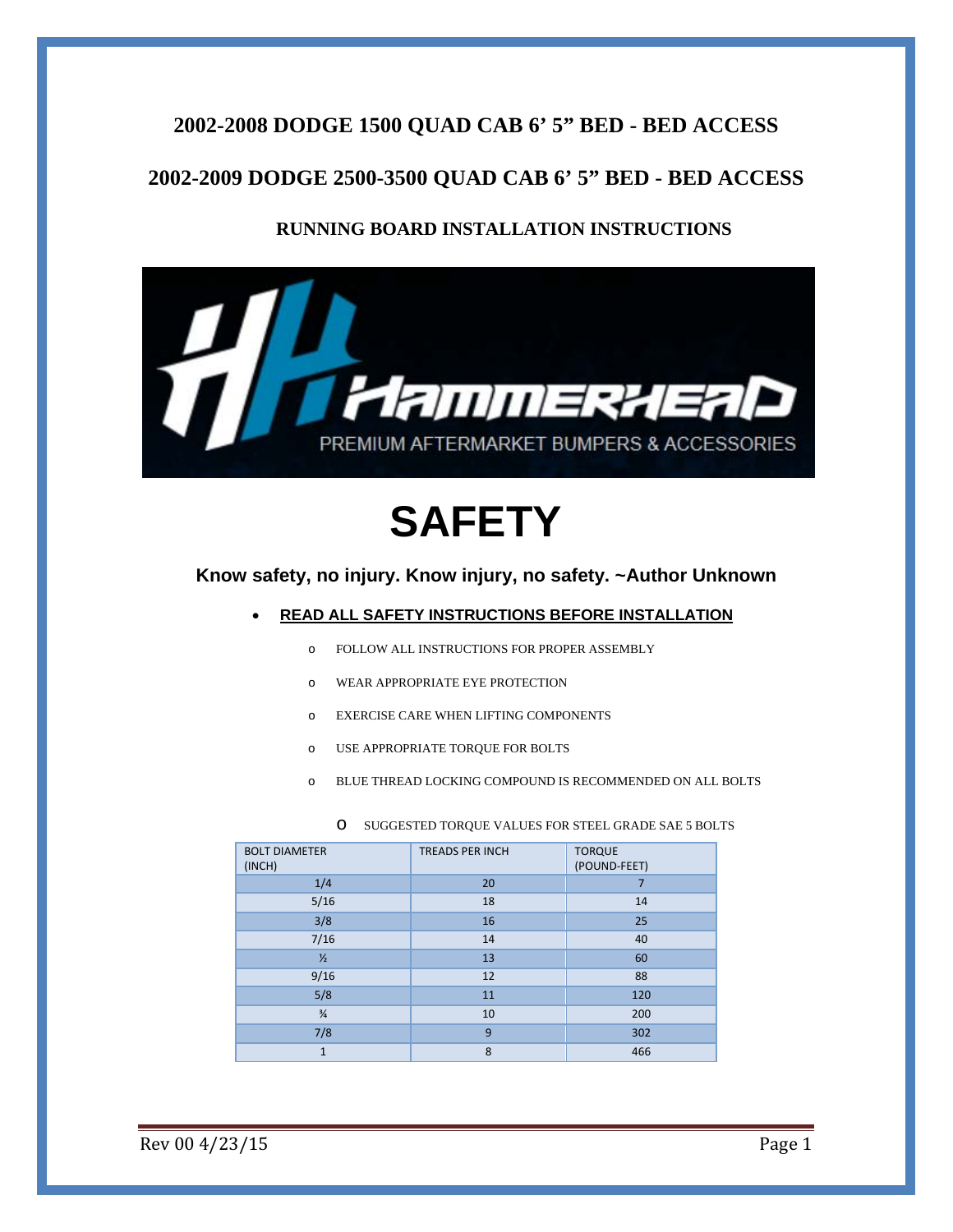

### **I. PARTS LIST**

| <b>QUANTITY</b> | <b>PART NUMBER</b> | <b>DESCRIPTION</b>                         |
|-----------------|--------------------|--------------------------------------------|
|                 | $60P-56-0323$      | <b>RIGHT SIDE RUNNING</b><br><b>BOARDS</b> |
|                 | 60P-56-0324        | LEFT SIDE RUNNING<br><b>BOARDS</b>         |

## **II. TOOL LIST**

- 1. A good friend
- 2. Basic tool kit
- 3. 18mm socket

### **III. VEHICLE PREPARATION**

1. Using 18mm socket, remove three cab bolts.

Front



Middle



Rear

 $\sqrt{P}$  Rev 00 4/23/15 Page 2